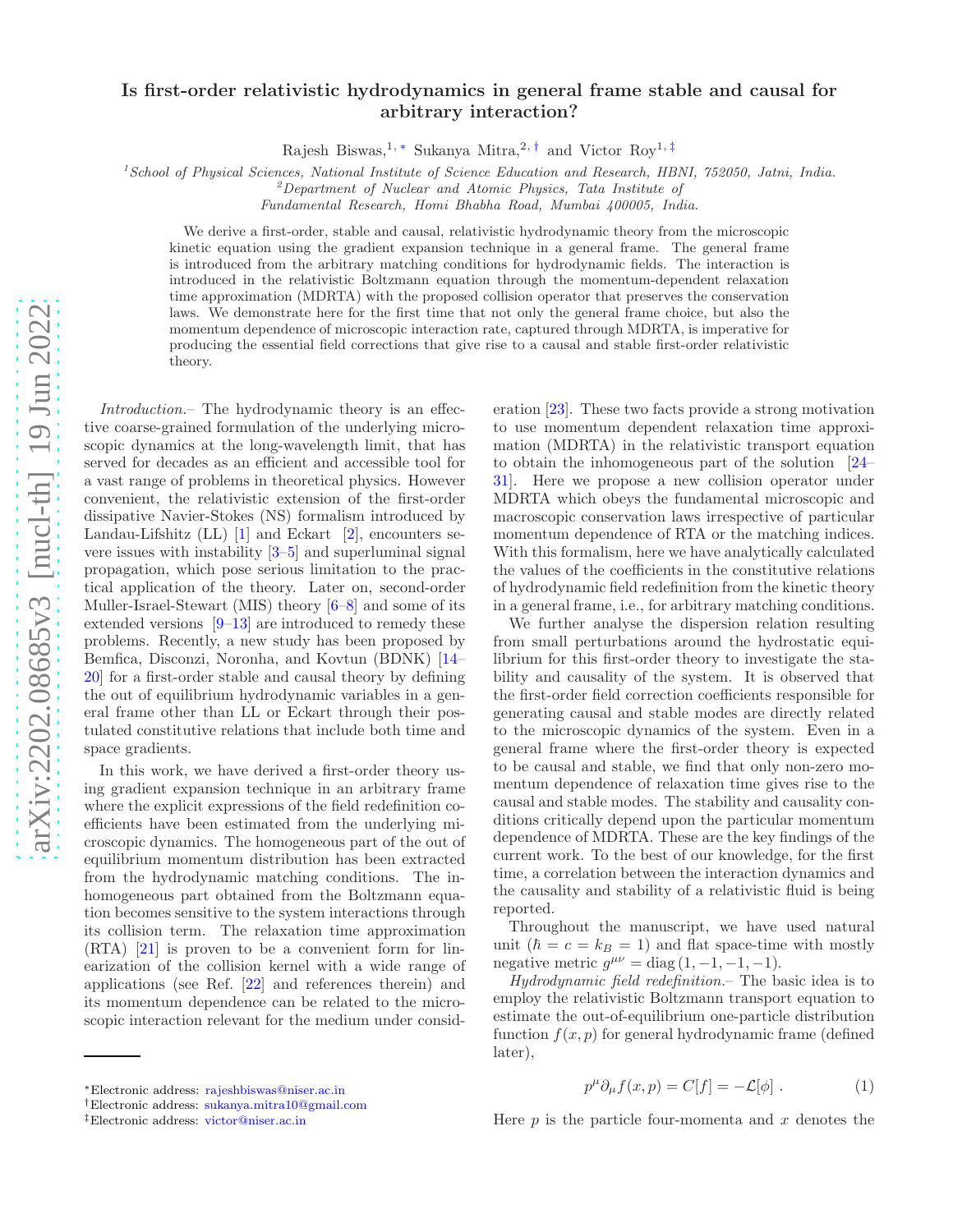space-time variable,  $f = f^{(0)} + f^{(0)}(1 \pm f^{(0)})\phi$  with  $f^{(0)}(=[exp(\frac{p\cdot u}{T}-\frac{\mu}{T})+1]^{-1}$  for Bosons and Fermions respectively) as the equilibrium distribution and  $\phi$  is the out of equilibrium deviation;  $C[f]$  is the collision integral corresponds to the two-to-two elastic collisions. It is linearized as  $\mathcal{L}[\phi] = \int d\Gamma_{p_1} d\Gamma_{p'} d\Gamma_{p'_1} f^{(0)} f_1^{(0)} (1 \pm f'^{(0)})(1 \pm$  $f_1^{(0)}\$  { $\phi + \phi_1 - \phi' - \phi_1'\} W(p'p_1'|pp_1)$ , with  $d\Gamma_p = \frac{d^3p}{(2\pi)^3p^0}$ and  $W$  is the transition rate that depends on the crosssection of the interactions. In gradient expansion technique  $\phi$  is expressed as  $\phi = \sum_r \phi^{(r)}$ , with  $\phi^{(r)}$  as the  $r^{th}$  order out-of-equilibrium deviation of the distribution function.

In general,  $\phi^{(r)}$  can be expressed as a linear combination of  $r^{th}$  order field gradients with appropriate tensor coefficients [\[32](#page-5-15)]:

<span id="page-1-0"></span>
$$
\phi^{(r)} = \sum_{l} A_{l}^{(r)} X^{(r)l} + \sum_{m} B_{m}^{(r)} \mu Y_{\mu}^{(r)m} + \sum_{n} C_{n}^{(r)} \mu \nu Z_{\mu\nu}^{(r)n} , \tag{2}
$$

with  $X^{(r)l}, Y_{\mu}^{(r)m}$  and  $Z_{\mu\nu}^{(r)n}$  are the r<sup>th</sup> order scalar, vector and rank-2 tensor gradient corrections of  $l, m$ , and  $n^{th}$  kind respectively.  $A_l^{(r)}$  $\binom{r}{l}, B_m^{(r)}{}^{\mu}$  and  $C_n^{(r)}{}^{\mu\nu}$  are the unknown coefficients functions of space-time, particle momentum and the ratio of it's rest mass to the temperature  $z = m/T$ . We expand the coefficients in a polynomial basis to extract their values as,  $A_l^{(r)} =$  $\sum_{s=0}^{\infty} A_l^{r,s}(z,x) P_s^{(0)}, B_m^{(r)\mu} = \sum_{s=0}^{\infty} B_m^{r,s}(z,x) P_s^{(1)} \tilde{p}^{\langle \mu \rangle},$  $C_n^{(r)\mu\nu} = \sum_{s=0}^{\infty} C_n^{r,s}(z,x) P_s^{(2)} \tilde{p}^{\langle \mu} \tilde{p}^{\nu \rangle}$ . Inspired from [\[33](#page-5-16)] and being convenient for the current analysis, we employ an orthogonal polynomial basis which are partially orthogonal in the scalar sector. For our case the first two polynomials,  $P_0^{(0)} = 1$ ,  $P_1^{(0)} = \tilde{E}_p$  are not orthogonal but all other higher polynomials are chosen to be orthogonal to these two as well as among themselves and monic (in  $P_s^{(n)}$  the coefficient of maximum power of  $\tilde{E}_p$ , i.e,  $\tilde{E}_p^s$  is 1). Concisely they are given by,

$$
P_0^{(0)} = 1
$$
,  $P_1^{(0)} = \tilde{E}_p$ ,  $P_0^{(1)} = 1$ ,  $P_0^{(2)} = 1$ , (3)

$$
\int dF_p (\tilde{E}_p/\tau_R) (\Delta_{\mu\nu} p^{\mu} p^{\nu})^n P_s^{(n)} P_r^{(n)} \sim \delta_{s,r} ,\qquad (4)
$$

with  $\tau_R$  as the relaxation time of single particle distribution function that will be introduced later with more details. The used notations are,  $dF_p = d\Gamma_p f^{(0)}(1 \pm$  $f^{(0)}$ ),  $\tilde{p}^{\mu} = p^{\mu}/T$ ,  $\tilde{\mu} = \mu/T$ ,  $\tilde{E}_p = u_{\mu}p^{\mu}/T$ ,  $\tilde{p}_{\langle \mu \rangle} = \Delta_{\mu\nu}\tilde{p}^{\nu}$ and  $\tilde{p}_{\langle\mu}\tilde{p}_{\nu\rangle} = \Delta^{\alpha\beta}_{\mu\nu}\tilde{p}_{\alpha}\tilde{p}_{\beta}$  with  $T, \mu$  and  $u^{\mu}$  as the temperature, chemical potential and fluid four velocity of the system at equilibrium and  $\Delta^{\mu\nu} = g^{\mu\nu} - u^{\mu}u^{\nu}$ .

It is observed that, by the virtue of the collision integral properties  $\mathcal{L}[1] = 0$  and  $\mathcal{L}[p^{\mu}] = 0$ , that follow from the particle number and energy-momentum conservation respectively, the coefficients  $A_l^{r,0}, A_l^{r,1}$  and  $B_m^{r,0}$ can not be determined from the transport equation [\(1\)](#page-0-3) and hence they are called the coefficients of the homogeneous solution. The rest of the coefficients  $A_l^{r,s}, B_m^{r,s}$  and  $C_n^{r,s}$  can be estimated from the transport equation and

they are called inhomogeneous or interaction solutions. We take the recourse of the matching conditions which are constraints that set the thermodynamic fields, such as temperature, chemical potential, etc., to their equilibrium values even in the presence of dissipation, to extract the coefficients of the homogeneous part of the distribution function. Each such matching conditions produce one out of an infinite number of possible "hydrodynamic frames" [\[19](#page-5-17)]. From the requirement of setting two scalars and one vector homogeneous coefficients from these constraints, we use the following three matching conditions,

<span id="page-1-1"></span>
$$
\int dF_p \tilde{E}_p^i \phi = 0, \quad \int dF_p \tilde{E}_p^j \phi = 0, \quad \int dF_p \tilde{E}_p^k \tilde{p}^{\langle \mu \rangle} \phi = 0,
$$
\n(5)

with  $i \neq j$ ,  $i, j, k$  are non-negative integers. We identify the set of matching indices  $(1, 2, 1)$  and  $(1, 2, 0)$  to represent the LL and Eckart frame respectively. Substituting Eq.  $(2)$  in Eq.  $(5)$ , we find the homogeneous part in terms of the interaction part  $\phi_{int}^{(r)} = \sum_{s=2}^{\infty} P_s^{(0)} \sum_l A_l^{r,s} X^{(r)l} +$  $\tilde{p}^{\langle \mu \rangle} \sum_{s=1}^{\infty} P_{s}^{(1)} \sum_{m} P_{m}^{r,s} Y_{\mu}^{(r)m}$  +  $\tilde{p}^{\langle \mu} \tilde{p}^{\mu \rangle} \sum_{s=0}^{\infty} P_s^{(2)} \sum_n C_n^{r,s} Z_{\mu\nu}^{(r)n}$  and the matching

indices. Using this prescription, the entire out of equilibrium distribution function for any order becomes,

<span id="page-1-2"></span>
$$
\phi^{(r)} = \phi_{\rm int}^{(r)} - \tilde{E}_p \left[ \frac{I_j}{\mathcal{D}_{i,j}^{1,0}} \int dF_p \tilde{E}_p^i \phi_{\rm int}^{(r)} + (i \leftrightarrow j) \right]
$$

$$
- \left[ \frac{I_{j+1}}{\mathcal{D}_{i,j}^{0,1}} \int dF_p \tilde{E}_p^i \phi_{\rm int}^{(r)} + (i \leftrightarrow j) \right]
$$

$$
- \frac{\tilde{p}_{\langle \nu \rangle}}{J_k} \int dF_p \tilde{E}_p^k \tilde{p}^{\langle \nu \rangle} \phi_{\rm int}^{(r)} . \tag{6}
$$

<span id="page-1-5"></span><span id="page-1-4"></span>Here we use the shorthand notation:  $\mathcal{D}_{i,j}^{m,n} = I_{i+m}I_{j+n}$  $I_{i+n}I_{j+m}$  with the properties  $\mathcal{D}_{i,j}^{m,n} = -\mathcal{D}_{i,j}^{n,m}$  and  $\mathcal{D}_{i,j}^{m,n} = -\mathcal{D}_{j,i}^{m,n}$ . The moment integrals are defined as  $I_n = \int dF_p \tilde{E}_p^n$ ,  $\Delta^{\mu\nu} J_n = \int dF_p \tilde{p}^{\langle \mu \rangle} \tilde{p}^{\langle \nu \rangle} \tilde{E}_p^n$ . Eq. [\(6\)](#page-1-2) provides the out-of-equilibrium parts of the two most general hydrodynamic field variables, namely the particle four-flow  $(N^{\mu})$  and the energy-momentum tensor  $(T^{\mu\nu})$ respectively for the  $r^{th}$  order of gradient correction as,

<span id="page-1-3"></span>
$$
\delta N^{(r)\mu} = \int dF_p p^{\mu} \phi^{(r)}, \quad \delta T^{(r)\mu\nu} = \int dF_p p^{\mu} p^{\nu} \phi^{(r)} . \tag{7}
$$

Utilizing Eq. [\(7\)](#page-1-3), the non-equilibrium correction to the particle number density  $(\delta n^{(r)} = u^{\mu} \delta N_{\mu}^{(r)})$ , the energy density  $(\delta \epsilon^{(r)} = u^{\mu} u^{\nu} \delta T^{(r)}_{\mu\nu}),$  pressure  $(\delta P^{(r)} = -\frac{1}{3} \Delta^{\mu\nu} \delta T^{(r)}_{\mu\nu}),$  energy flux or momentum density  $(W^{(r)\alpha} = \Delta^{\alpha}_{\mu} u_{\nu} \delta T^{(r)\mu\nu}),$  and the particle flux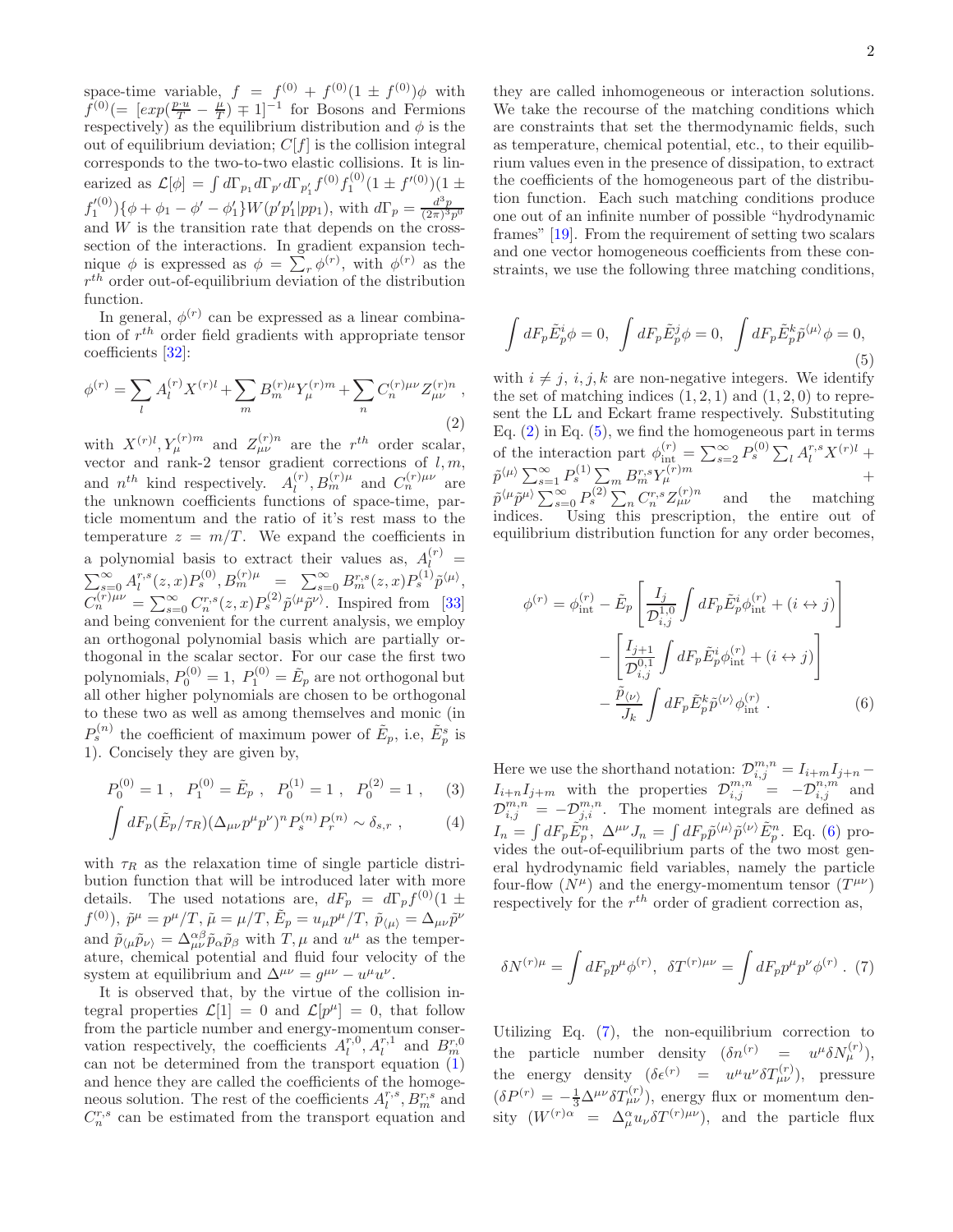$(V^{(r)\alpha} = \Delta^{\alpha}_{\mu} \delta N^{(r)\mu})$  can be estimated order-by-order as,

$$
\delta n^{(r)} = \int dF_p(p^{\mu}u_{\mu})\phi_{\rm int}^{(r)} + a^{(r)}\frac{\partial n_0}{\partial \tilde{\mu}} + u^{\mu}b_{\mu}^{(r)}T\frac{\partial n_0}{\partial T},
$$
\n
$$
\delta \epsilon^{(r)} = \int dF_p(p^{\mu}u_{\mu})^2 \phi_{\rm int}^{(r)} + a^{(r)}\frac{\partial \epsilon_0}{\partial \tilde{\mu}} + u^{\mu}b_{\mu}^{(r)}T\frac{\partial \epsilon_0}{\partial T},
$$
\n
$$
\delta P^{(r)} = \frac{1}{3} \int dF_p \{ (p^{\mu}u_{\mu})^2 - m^2 \} \phi_{\rm int}^{(r)} + a^{(r)}\frac{\partial P_0}{\partial \tilde{\mu}} + u^{\mu}b_{\mu}^{(r)}T\frac{\partial P_0}{\partial T},
$$
\n(10)

$$
W^{(r)\mu} = \int dF_p p^{\langle \mu \rangle} (p^{\mu} u_{\mu}) \phi_{\text{int}}^{(r)} - (\epsilon_0 + P_0) \Delta^{\mu \nu} b_{\nu}^{(r)}, (11)
$$

$$
V^{(r)\mu} = \int dF_p p^{\langle \mu \rangle} \phi_{\text{int}}^{(r)} - n_0 \Delta^{\mu\nu} b_{\nu}^{(r)} . \qquad (12)
$$

Here,  $n_0, \epsilon_0$ , and  $P_0$  are the equilibrium values of particle number density, energy density, and pressure, respectively.  $a^{(r)}$  and  $b^{(r)}$ <sup> $\mu$ </sup> are the dimensionless momentum independent quantities given by,  $a^{(r)} = \frac{I_{i+1}}{D^{0,1}}$  $\frac{I_{i+1}}{\mathcal{D}^{0,1}_{i,j}}\int dF_p \tilde{E}^j_p\phi^{(r)}_\text{int} +$  $(i \leftrightarrow j)$ ,  $u^{\mu}b_{\mu}^{(r)} = \frac{I_i}{\mathcal{D}^1}$  $\frac{I_i}{\mathcal{D}_{i,j}^{1,0}}\int dF_p \tilde{E}^j_p \phi_{\text{int}}^{(r)} + (i \leftrightarrow j)$  ,  $\Delta^{\mu\nu}b_{\nu}^{(r)} =$  $-\frac{1}{J_k}\int dF_p \tilde{E}^k_p \tilde{p}^{\langle \mu \rangle} \phi^{(r)}_\text{int}$ , that define the homogeneous part of  $\phi$  as,  $\phi_{h}^{(r)} = a^{(r)} + b^{(r)}\mu\tilde{p}_{\mu}$ . Adding up the field corrections for all orders, the most general expressions for  $N^{\mu}$ and  $T^{\mu\nu}$  are given by,

$$
N^{\mu} = (n_0 + \delta n)u^{\mu} + V^{\mu} , \qquad (13)
$$
  
\n
$$
T^{\mu\nu} = (\epsilon_0 + \delta \epsilon) u^{\mu} u^{\nu} - (P_0 + \delta P) \Delta^{\mu\nu} + (W^{\mu} u^{\nu} + W^{\nu} u^{\mu}) + \pi^{\mu\nu} , \qquad (14)
$$

with  $\pi^{\mu\nu}$  as the shear stress tensor.

First-order theory with MDRTA.– Up to now, the discussion was completely general, and the results are applicable for any order in the gradient expansion. To provide the explicit expression for the distribution function from Eq. [\(6\)](#page-1-2), one needs to estimate the interaction part of the distribution function for a specific order. For this purpose, we employ here the momentum-dependent relaxation time approximation (MDRTA) for solving the relativistic transport equation [\(1\)](#page-0-3) as a dynamical model study. The idea is to replace  $\mathcal{L}[\phi]$  in Eq. [\(1\)](#page-0-3) with the Anderson-Witting type relaxation kernel, but now we generalise the relaxation time to be momentum dependent. For this purpose, we propose here a collision operator under MDRTA in Eq. $(1)$  as the following,

<span id="page-2-1"></span>
$$
\mathcal{L}_{\text{MDRTA}}[\phi] = \frac{(p \cdot u)}{\tau_R} f^{(0)}(1 \pm f^{(0)}) \left[ \phi \right]
$$

$$
- \frac{\langle \frac{\tilde{E}_p}{\tau_R} \tilde{E}_p^2 \rangle \langle \frac{\tilde{E}_p}{\tau_R} \phi \rangle - \langle \frac{\tilde{E}_p}{\tau_R} \tilde{E}_p \rangle \langle \frac{\tilde{E}_p}{\tau_R} \phi \tilde{E}_p \rangle}{\langle \frac{\tilde{E}_p}{\tau_R} \rangle \langle \frac{\tilde{E}_p}{\tau_R} \tilde{E}_p^2 \rangle - \langle \frac{\tilde{E}_p}{\tau_R} \tilde{E}_p \rangle^2}
$$

$$
- \tilde{E}_p \frac{\langle \frac{\tilde{E}_p}{\tau_R} \tilde{E}_p \rangle \langle \frac{\tilde{E}_p}{\tau_R} \phi \rangle - \langle \frac{\tilde{E}_p}{\tau_R} \rangle \langle \frac{\tilde{E}_p}{\tau_R} \phi \tilde{E}_p \rangle}{\langle \frac{\tilde{E}_p}{\tau_R} \tilde{E}_p \rangle^2 - \langle \frac{\tilde{E}_p}{\tau_R} \rangle \langle \frac{\tilde{E}_p}{\tau_R} \tilde{E}_p^2 \rangle}
$$

$$
- \tilde{p}_{\langle \nu \rangle} \frac{\langle \frac{\tilde{E}_p}{\tau_R} \phi \tilde{p}_{\langle \nu \rangle} \rangle}{\frac{1}{3} \langle \frac{\tilde{E}_p}{\tau_R} \tilde{p}_{\langle \mu \rangle} \tilde{p}_{\langle \mu \rangle} \rangle} \right], \qquad (15)
$$

<span id="page-2-2"></span><span id="page-2-0"></span>with  $\langle \cdots \rangle$  =  $\int dF_p(\cdots)$ . Eq.[\(15\)](#page-2-0) readily gives  $\mathcal{L}_{\text{MDRTA}}[\phi] = 0$  if  $\phi = a + b(p \cdot u) + c^{\mu} p_{\langle \mu \rangle}$  with  $a, b, c^{\mu}$  being arbitrary momentum independent coefficients. It satisfies the self adjoint property as well,  $\int d\Gamma_p \psi \mathcal{L}_{\text{MDRTA}}[\phi] = \int d\Gamma_p \phi \mathcal{L}_{\text{MDRTA}}[\psi]$ . These two combinedly give the summation invariant property  $\int d\Gamma_p \psi \mathcal{L}_{\text{MDRTA}}[\phi] = 0$  for  $\psi = a + b(p \cdot u) + c^{\mu} p_{\langle \mu \rangle}$  which immediately results in the conservation laws  $\partial_{\mu}N^{\mu} = 0$ and  $\partial_{\mu}T^{\mu\nu} = 0$  microscopically. These conservation laws are not needed to be estimated order by order and are treated non-perturbatively. The preservation of particle number and energy-momentum conservation in  $\mathcal{L}_{\text{MDRTA}}[\phi]$  is irrespective of the frame indices or particular momentum dependence of  $\tau_R$ . Eq.[\(15\)](#page-2-0) resembles the novel relaxation time collision operator introduced in [\[26\]](#page-5-18) apart from the fact that it uses the polynomial basis given in Eq.  $(3)-(4)$  $(3)-(4)$ . The advantage of using this basis is that the polynomials associated with the homogeneous part of the solution are in form of simple exponents which reduces the computational complexity significantly.

<span id="page-2-3"></span>In the current analysis, the momentum dependence of  $\tau_R$  is expressed as a power law of  $\tilde{E}_p$  in the comoving frame, with  $\tau_R^0$  as the momentum independent part; the parameter  $\Lambda$  specify the power of the scaled energy.

<span id="page-2-4"></span>To solve Eq.  $(1)$ , we adopt a perturbative expansion introduced in [\[20\]](#page-5-9). By decomposing the space-time derivative, the left hand side of  $Eq.(1)$  $Eq.(1)$  gives rise to a number of time and space derivatives over the fundamental thermodynamic quantities  $T, \mu$  and  $u^{\mu}$ . In popular perturbation approaches like Chapman-Enskog method, the time derivatives are replaced by the spatial ones in order to make the left hand side of Eq.[\(1\)](#page-0-3) orthogonal to zero modes (homogeneous solutions). By the virtue of the collision operator  $\mathcal{L}_{\text{MDRTA}}$  given in Eq.[\(15\)](#page-2-0), the right hand side of Eq. [\(1\)](#page-0-3) now retains only the interaction part of  $\phi$ . It singularly excludes the zero modes of the linearized collision operator, i.e, any function proportional to 1 and  $p^{\mu}$  are not present from the momentum basis of the unknown coefficients in Eq. $(2)$ . Because of the fact, the left hand side of  $Eq.(1)$  $Eq.(1)$  is not necessarily needed to be orthogonal to zero modes in order extract the remaining non-zero mode coefficients, which are itself orthogonal to zero modes as well as among themselves. Hence, the covariant time derivatives appearing on the left hand side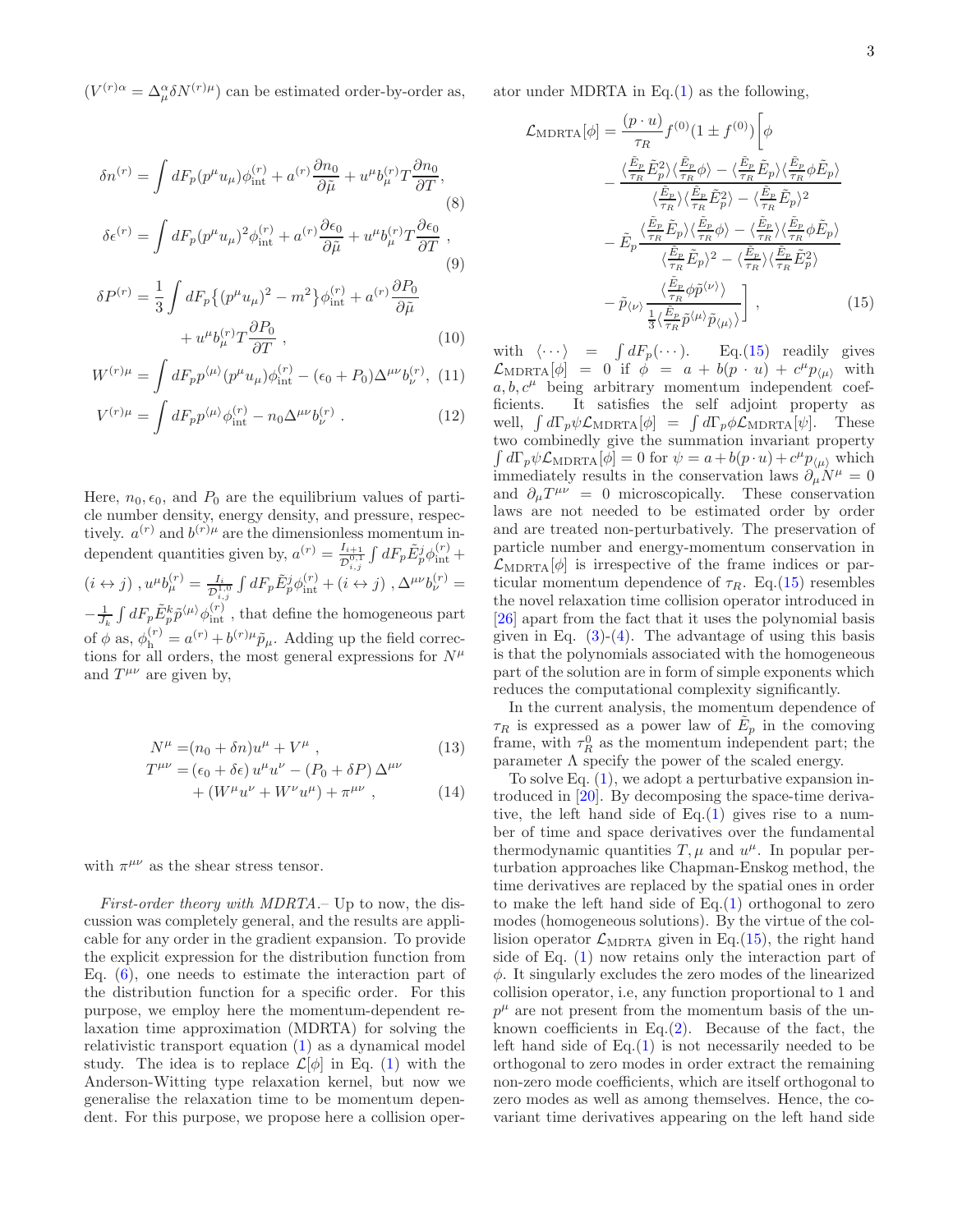of  $Eq.(1)$  $Eq.(1)$  are not required to be exchanged by the spatial gradients. Employing that, the inhomogeneous or interaction part of the first-order out-of-equilibrium distribution function turns out to be,

$$
\frac{\phi_{\text{int}}^{(1)}}{\tau_R^0} = -\tilde{E}_p^{\Lambda - 1} \left[ \tilde{E}_p^2 \frac{DT}{T} + \tilde{E}_p D\tilde{\mu} + \left( \frac{\tilde{E}_p^2}{3} - \frac{z^2}{3} \right) (\partial \cdot u) + \tilde{E}_p \tilde{p}^{\langle \mu \rangle} \left( \frac{\nabla_\mu T}{T} - Du_\mu \right) + \tilde{p}^{\langle \mu \rangle} \nabla_\mu \tilde{\mu} - \tilde{p}^{\langle \mu} \tilde{p}^{\nu \rangle} \sigma_{\mu \nu} \right], \quad (16)
$$

where  $\sigma_{\mu\nu} = \nabla_{\langle \mu} u_{\nu \rangle}, D = u^{\mu} \partial_{\mu}$ , and  $\nabla^{\mu} = \Delta^{\mu\nu} \partial_{\nu}$  are symmetric trace-less shear tensor, temporal and spatial counterparts of the total space-time derivative respec-tively. Next, we use Eq. [\(16\)](#page-3-0) in Eq. [\(6\)](#page-1-2) to construct  $\phi^{(1)}$ in order to calculate the first-order field correction coefficients. From Eq. $(8)-(12)$  $(8)-(12)$  $(8)-(12)$ , the first-order thermodynamic field corrections in a general frame and with arbitrary interactions are given by:

$$
\delta n^{(1)}, \delta \epsilon^{(1)}, \delta P^{(1)} = \nu_1, \varepsilon_1, \pi_1 \frac{DT}{T} + \nu_2, \varepsilon_2, \pi_2 (\partial \cdot u) + \nu_3, \varepsilon_3, \pi_3 D\tilde{\mu},
$$
\n(17)

$$
W^{(1)\mu}, V^{(1)\mu} = \theta_1, \gamma_1 \left[ \frac{\nabla^{\mu} T}{T} - Du^{\mu} \right] + \theta_3, \gamma_3 \nabla^{\mu} \tilde{\mu}. \tag{18}
$$

The explicit expressions of the field correction coefficients turn out to be elaborate and complicated functions of the frame indices  $i, j, k$  and the parameter  $\Lambda$  of MDRTA. These field corrections along with  $\pi^{(1)\mu\nu} = 2\eta \sigma^{\mu\nu}$  (*η* is shear viscosity), constitute the first order out of equilibrium  $N^{\mu}$  and  $T^{\mu\nu}$  from Eq. [\(13\)](#page-2-3) and Eq. [\(14\)](#page-2-4), respectively.

So, here we end up with 14 field correction coefficients  $(\nu_{1,2,3}, \epsilon_{1,2,3}, \pi_{1,2,3}, \theta_{1,3}, \gamma_{1,3} \text{ and } \eta)$ . It was shown in [\[17,](#page-5-19) [19](#page-5-17)] that not all coefficients are invariant under the first-order field redefinition (due to the arbitrariness in the definition of temperature, fluid fourvelocity and chemical potential for out-of equilibrium case). We checked that our coefficients satisfy the combinations  $f_i = \pi_i - \varepsilon_i \left( \frac{\partial P_0}{\partial \epsilon_0} \right)$  $n_0$  –  $\nu_i \left( \frac{\partial P_0}{\partial n_0} \right)$  $_{\epsilon_0}$  and  $l_i = \gamma_i - \frac{n_0}{\epsilon_0 + P_0} \theta_i$  to be frame invariant (i.e., independent of the indices  $i, j, k$ , which further reduce to the physical transport coefficients; bulk viscosity  $\zeta =$  $-f_2+\left(\frac{\partial P_0}{\partial \epsilon_0}\right)$  $f_1+\frac{1}{T}\left(\frac{\partial P_0}{\partial n_0}\right)$  $f_3$ , and charge conductivity  $k_n = l_3 - \frac{n_0 T}{(\epsilon_0 + P_0)} l_1$ . The detailed expressions of  $\zeta$  and  $k_n$ with MDRTA are given in [\[29](#page-5-20)]. The corrections further reveal that, the LL and Eckart limit of the scalar indices  $(i = 1, j = 2 \text{ or vice versa})$  give  $\delta n^{(1)} = 0, \delta \epsilon^{(1)} = 0$ (such that  $\zeta$  is entirety taken up by the pressure correction), where for the vector index, LL limit  $(k = 1)$  gives  $W^{(1)\mu} = 0$  and Eckart limit  $(k = 0)$  gives  $V^{(1)\mu} = 0$ . Most significantly, we found that for the momentum independent relaxation time (i.e., for  $\Lambda=0$ ), all the correction coefficients associated with the first-order time derivatives  $(\nu_1, \nu_3, \varepsilon_1, \varepsilon_3, \pi_1, \pi_3, \theta_1, \gamma_1)$  in Eqs. [\(17\)](#page-3-1)-[\(18\)](#page-3-2) identically vanish for all hydrodynamic frame conditions

(irrespective of  $i, j, k$  values) which will be shown later to have crucial implications on the causality and stability of the theory.

<span id="page-3-0"></span>Stability and causality analysis.– Here we investigate the causality and stability of the theory by linearizing the conservation equations for small perturbations of fluid variables around the hydrostatic equilibrium in the local rest frame,  $\epsilon(t, x) = \epsilon_0 + \delta \epsilon(t, x), \quad n = n_0 +$  $\delta n(t, x), P(t, x) = P_0 + \delta P(t, x), u^{\mu}(t, x) = (1, \vec{0}) +$  $\delta u^{\mu}(t, x)$ . In linear approximation,  $\delta u^{\mu}$  has only spatial components to retain the normalization condition. For convenience, these fluctuations are further expressed in their plane wave solutions via a Fourier transformation  $\delta \psi(t,x) \rightarrow e^{i(\omega t - kx)} \delta \psi(\omega, k)$ , with wave 4-vector  $k^{\mu} = (\omega, k, 0, 0)$ . The resulting dispersion relation for transverse or shear channel is,

$$
(\mathrm{i}\omega)^2 + \mathrm{i}\omega \frac{(\epsilon_0 + P_0)}{\theta} + \frac{\eta}{\theta} k^2 = 0 , \qquad (19)
$$

<span id="page-3-2"></span><span id="page-3-1"></span>where we define  $\theta = -\theta_1$ . At small k limit, the obtained modes are,  $\omega_1^T = i \frac{\eta}{(\epsilon_0 + P_0)} k^2 + \mathcal{O}(k^4)$  and  $\omega_2^T =$  $i\frac{(\epsilon_0+P_0)}{\theta} + \mathcal{O}(k^2)$ . Both the modes are non-propagating, where  $\omega_1^T$  is a hydrodynamic mode (vanishes at  $k = 0$ ) and  $\omega_2^T$  is a non-hydro mode.  $\omega_1^T$  is the conventional shear mode of NS theory. At small  $k$  the stability is guaranteed if  $\theta > 0$ , because in that case the imaginary part of  $\omega_2^T$  is positive definite and gives rise to exponentially decaying perturbations. At large  $k$ , the modes come out to be  $\omega_{1,2}^T = \pm \sqrt{\eta/\theta} k + i \frac{(\epsilon_0 + P_0)}{2\theta} + \mathcal{O}(\frac{1}{k})$ . These are propagating modes where causality holds for  $\theta > \eta$ , which also guarantees the stability condition.  $\theta_1$  plays a crucial role in stability and causality of the shear chan-nel. From Eq. [\(18\)](#page-3-2) the explicit expression of  $\theta_1$  turns out to be,

$$
\theta_1 = -\tau_R^0 T^2 \left( J_{\Lambda+1} + \frac{\epsilon_0 + P_0}{T^2} \frac{J_{k+\Lambda}}{J_k} \right) \ . \tag{20}
$$

<span id="page-3-3"></span>We can see,  $\theta_1 = 0$  for both  $k = 1$  (LL frame) with any



FIG. 1:  $\theta_1$  and  $v_q$  as a function of  $\Lambda$  in general frames

interaction or  $\Lambda = 0$  (momentum independent RTA) for any general frame. This will give rise to superluminal velocities in the shear channel. In Fig. [\(1\)](#page-3-3), left panel shows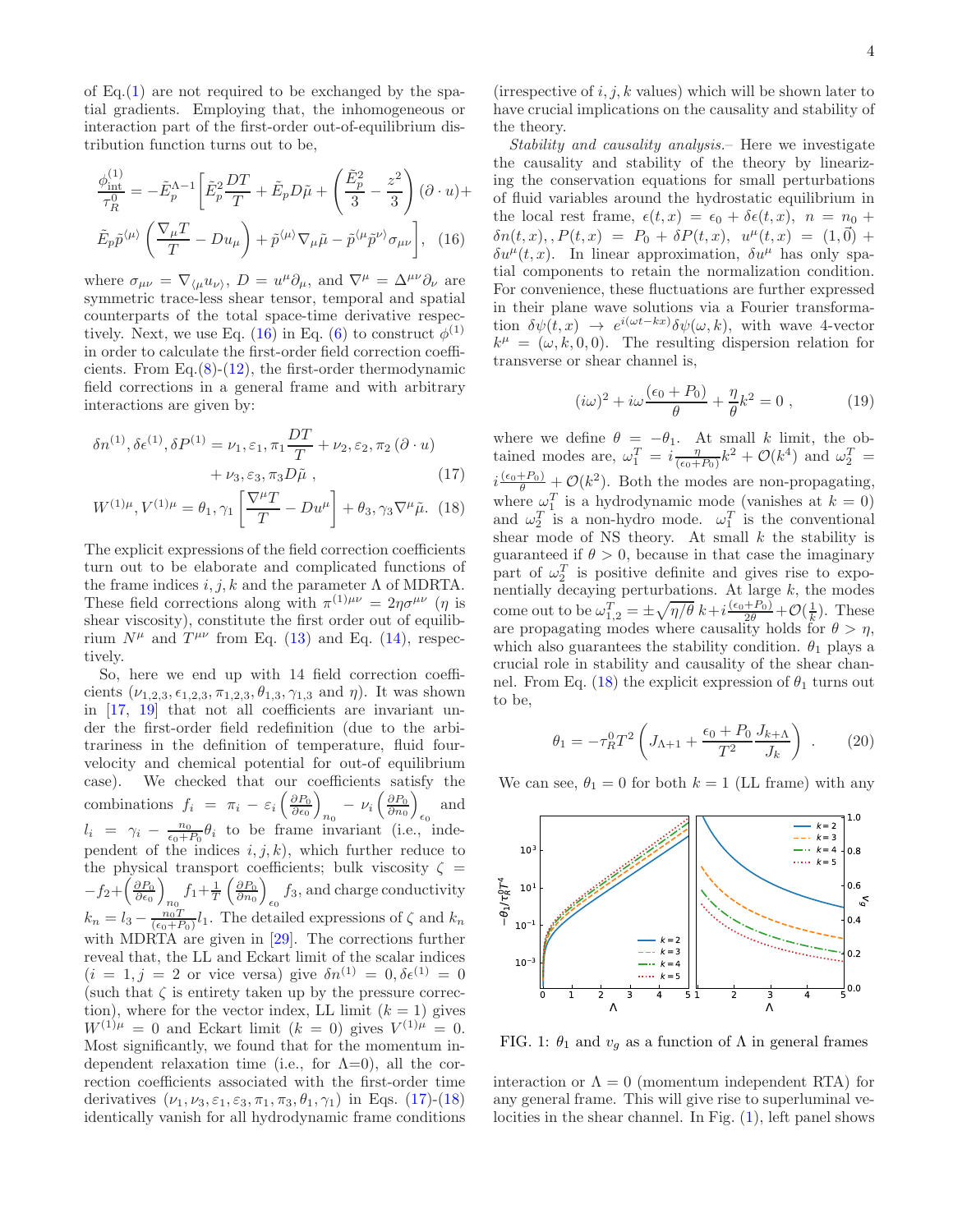$\theta$ (=  $-\theta_1$ ) scaled by  $\tau_R^0$  as a function of  $\Lambda$  for different vector matching indices k.  $\theta$  is always positive for  $\Lambda > 0$ . The right panel shows the group velocity  $v_g = \sqrt{\eta/\theta}$ which obeys causality for  $\Lambda > 1$ , where  $\eta = \tau_R^0 T^2 K_{\Lambda - 1} / 2$ with  $\Delta^{\alpha\beta\mu\nu}K_n = \int dF_p \tilde{p}^{\langle \mu} \tilde{p}^{\nu \rangle} \tilde{p}^{\langle \alpha} \tilde{p}^{\beta \rangle} \tilde{E}_p^n$ . We also see that, larger values of  $k$  and  $\Lambda$  reduce group velocity. So, even in a general frame, the choice of  $\Lambda$  crucially decides the stability and causality of the shear channel. Throughout the numerical analysis, the parameters have been set to,  $T = 300 \text{ MeV}, m = 300 \text{ MeV}.$ 

For longitudinal or sound mode, the dispersion relation turns out to be a sixth order polynomial,

$$
(i\omega)^{6} A_{6} + (i\omega)^{5} A_{5} + (i\omega)^{4} A_{4} + (i\omega)^{3} A_{3} + (i\omega)^{2} A_{2} + (i\omega) A_{1} + A_{0} = 0,
$$
 (21)

with  $A_4 = A_4^0 + A_4^2 k^2$ ,  $A_3 = A_3^0 + A_3^2 k^2$ ,  $A_2 = A_2^2 k^2 +$  $A_2^4 k^4$ ,  $A_1 = A_1^2 k^2 + A_1^4 k^4$ ,  $A_0 = A_0^4 k^4 + A_0^6 k^6$ . Eq. [\(21\)](#page-4-0) agrees with result obtained in [\[34\]](#page-5-21), where the coefficient A's are functions of  $\nu_{1,2,3}, \varepsilon_{1,2,3}, \pi_{1,2,3}, \theta_{1,3}, \gamma_{1,3}$  defined earlier (the detailed analysis will be reported elsewhere). Eq.  $(21)$  cannot be solved analytically and hence we present results for  $k \to 0$  limit. At this limit, Eq. [\(21\)](#page-4-0) gives three hydrodynamic modes as,  $\omega_6^L = i\hat{h}^2 \frac{k_n T}{(\epsilon_0 + P_0)} k^2$ and  $\omega_{4,5}^L = \pm c_s k + i \frac{\Gamma_s}{2} k^2 + \mathcal{O}(k^3)$ , with scaled enthalpy per particle  $\hat{h} = (\epsilon_0 + P_0)/n_0T$ , velocity of sound squared  $c_s^2 = \left(\frac{\partial P_0}{\partial \epsilon_0}\right)_{n_0} + \frac{1}{\hat{h}} \frac{1}{T} \left(\frac{\partial P_0}{\partial n_0}\right)_{\epsilon_0}$  and sound attenuation coefficients  $\Gamma_s = \left[\frac{4}{3}\eta + \zeta + \frac{k_nT}{c_s^2} \left(\frac{1}{T}\frac{\partial P_0}{\partial n_0}\right)_{\epsilon_0}^2\right] / (\epsilon_0 + P_0)$ .  $\omega_6^L$  and  $\omega_{4,5}^L$  are the conventional heat-diffusion and sound modes of the NS theory respectively.

The remaining non-hydro modes are given by,

$$
(i\omega^L)^3 A_6 + (i\omega^L)^2 A_5 + (i\omega^L)A_4^0 + A_3^0 = 0.
$$
 (22)

Using Routh-Hurwitz criteria, we find the following conditions for stability of the non-hydro modes,

$$
A_6 > 0 , A_5 > 0 , A_3^0 > 0 , \qquad (23)
$$

$$
B_2 = (A_4^0 A_5 - A_3^0 A_6)/A_5 > 0.
$$
 (24)

Among these coefficients,  $A_3^0 = n_0(\epsilon_0 + P_0)$  is always positive. The remaining coefficients are given by,

$$
A_6 = \frac{\theta_1}{(\epsilon_0 + P_0)} \hat{h} c_s^2 (\nu_1 \epsilon_3 - \nu_3 \epsilon_1) , \qquad (25)
$$

$$
A_5 = \hat{h}c_s^2(\nu_3 \epsilon_1 - \nu_1 \epsilon_3)
$$
  
- 
$$
\theta_1 \left[ (\nu_1 f + \nu_3 c) + \frac{1}{\hat{h}T} (\epsilon_1 g + \epsilon_3 d) \right],
$$
 (26)

$$
A_4^0 = (\epsilon_0 + P_0)(\nu_1 f + \nu_3 c) + n_0(\epsilon_1 c + \epsilon_3 d - \theta_1). \quad (27)
$$

with,  $c = J_0 I_3/(I_2^2 - I_1 I_3)$ ,  $d = -J_1 I_2/(I_2^2 - I_1 I_3)$ ,  $f =$  $-J_0I_2/(I_2^2-I_1I_3)$ ,  $g = J_1I_1/(I_2^2-I_1I_3)$ . The concerned

<span id="page-4-1"></span>

FIG. 2:  $A_6$  as a function of  $\Lambda$  in general frames

<span id="page-4-2"></span><span id="page-4-0"></span>

FIG. 3:  $A_5$  and  $B_2$  as a function of  $\Lambda$  in general frames

field correction coefficients are given by,

$$
\varepsilon_{1} = \tau_{R}^{0} \left[ \frac{\partial \epsilon_{0}}{\partial \tilde{\mu}} \frac{\mathcal{D}_{i,j}^{\Lambda+1,1}}{\mathcal{D}_{i,j}^{0,1}} + T \frac{\partial \epsilon_{0}}{\partial T} \frac{\mathcal{D}_{i,j}^{\Lambda+1,0}}{\mathcal{D}_{i,j}^{1,0}} - T^{2} I_{\Lambda+3} \right], (28)
$$

$$
\varepsilon_3 = \tau_R^0 \left[ \frac{\partial \epsilon_0}{\partial \tilde{\mu}} \frac{\mathcal{D}_{i,j}^{\Lambda,1}}{\mathcal{D}_{i,j}^{0,1}} + T \frac{\partial \epsilon_0}{\partial T} \frac{\mathcal{D}_{i,j}^{\Lambda,0}}{\mathcal{D}_{i,j}^{1,0}} - T^2 I_{\Lambda+2} \right] ,\qquad(29)
$$

$$
\nu_1 = \tau_R^0 \left[ \frac{\partial n_0}{\partial \tilde{\mu}} \frac{\mathcal{D}_{i,j}^{\Lambda+1,1}}{\mathcal{D}_{i,j}^{0,1}} + T \frac{\partial n_0}{\partial T} \frac{\mathcal{D}_{i,j}^{\Lambda+1,0}}{\mathcal{D}_{i,j}^{1,0}} - T I_{\Lambda+2} \right], (30)
$$

$$
\nu_3 = \tau_R^0 \left[ \frac{\partial n_0}{\partial \tilde{\mu}} \frac{\mathcal{D}_{i,j}^{\Lambda,1}}{\mathcal{D}_{i,j}^{0,1}} + T \frac{\partial n_0}{\partial T} \frac{\mathcal{D}_{i,j}^{\Lambda,0}}{\mathcal{D}_{i,j}^{1,0}} - T I_{\Lambda+1} \right] \ . \tag{31}
$$

The coefficients  $\nu_1, \varepsilon_1$  vanish both for  $i = 1, j = 2$  $(LL+Eckart) \forall \Lambda$  and also at  $\Lambda = 0$  for all frame choices.  $\nu_3, \varepsilon_3$  obey the same but also vanish for  $\Lambda = 1$  at all frames. The coefficients make  $A_5$  and  $A_4^0$  vanish for  $\Lambda = 0$ and  $A_6$  vanish for both  $\Lambda = 0$  and 1 at any frame. From Fig. [\(2\)](#page-4-1) we can see that  $A_6$  becomes positive for  $\Lambda > 1$ , but it becomes negative for the region  $\Lambda = 0$  to 1 excluding the end points. This is shown in the inset of Fig. [\(2\)](#page-4-1), where we can see that in this region higher values of the frame indices make the situation worse with larger negative values of  $A_6$ , resulting in more increased instability. This is the essence of the current work. In short, we conclude that a general frame and the nature of underlying interactions are both crucial for the stability and causality of a first-order theory. Fig. [\(3\)](#page-4-2) shows the dependency